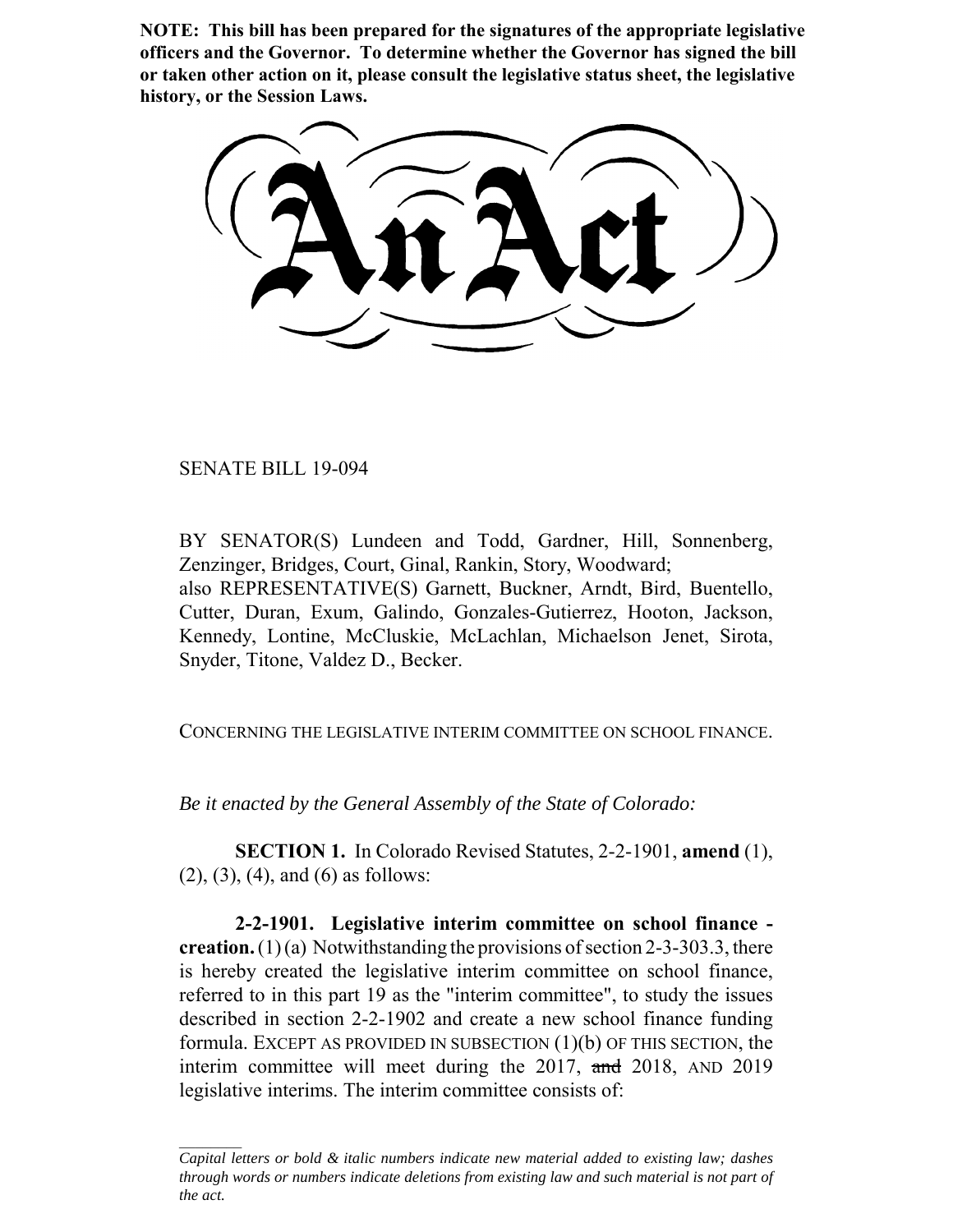$(a)$  (I) Five members of the senate, three of whom the president of the senate shall appoint and two of whom the minority leader of the senate shall appoint; and

 $\left(\mathbf{b}\right)$  (II) Five members of the house of representatives, three of whom the speaker of the house of representatives shall appoint and two of whom the minority leader of the house of representatives shall appoint.

(b) FOR THE 2019 LEGISLATIVE INTERIM, OF THE FIVE MEMBERS FROM THE HOUSE OF REPRESENTATIVES, TWO MEMBERS SHALL BE FROM THE MAJORITY PARTY, AND THREE MEMBERS SHALL BE FROM THE MINORITY PARTY. THE LEADERSHIP OF THE RESPECTIVE PARTIES AND CHAMBERS SHALL APPOINT THE 2019 LEGISLATIVE INTERIM COMMITTEE MEMBERS.

(2) (a) The appointing authorities shall appoint the members of the interim committee as soon as possible after June 2, 2017, but no later than July 1, 2017. FOR THE 2019 LEGISLATIVE INTERIM, THE APPOINTING AUTHORITIES SHALL APPOINT THE MEMBERS OF THE INTERIM COMMITTEE NO LATER THAN JUNE 14, 2019. The appointing authorities shall, to the extent practicable, ensure that the members of the interim committee represent school districts in all areas of the state, including urban, suburban, and rural school districts, school districts of varying wealth in property tax and other local revenues, and school districts with varying student demographics. If a vacancy arises on the interim committee, the appropriate appointing authority shall appoint an appropriate person to fill the vacancy as soon as possible.

(b) The speaker of the house of representatives shall appoint the chair of the interim committee for the first interim AND THIRD INTERIMS and the vice-chair of the interim committee for the second interim. The president of the senate shall appoint the vice-chair of the interim committee for the first interim and the chair of the interim committee for the second interim. FOR THE THIRD INTERIM, THE MEMBERS OF THE INTERIM COMMITTEE SHALL ELECT THE VICE-CHAIR OF THE INTERIM COMMITTEE.

(3) The chair of the interim committee shall schedule the first meeting of the interim committee DURING THE 2017 LEGISLATIVE INTERIM to be held no later than August 1, 2017, AND THE FIRST MEETING OF THE INTERIM COMMITTEE DURING THE 2019 INTERIM TO BE HELD NO LATER THAN

## PAGE 2-SENATE BILL 19-094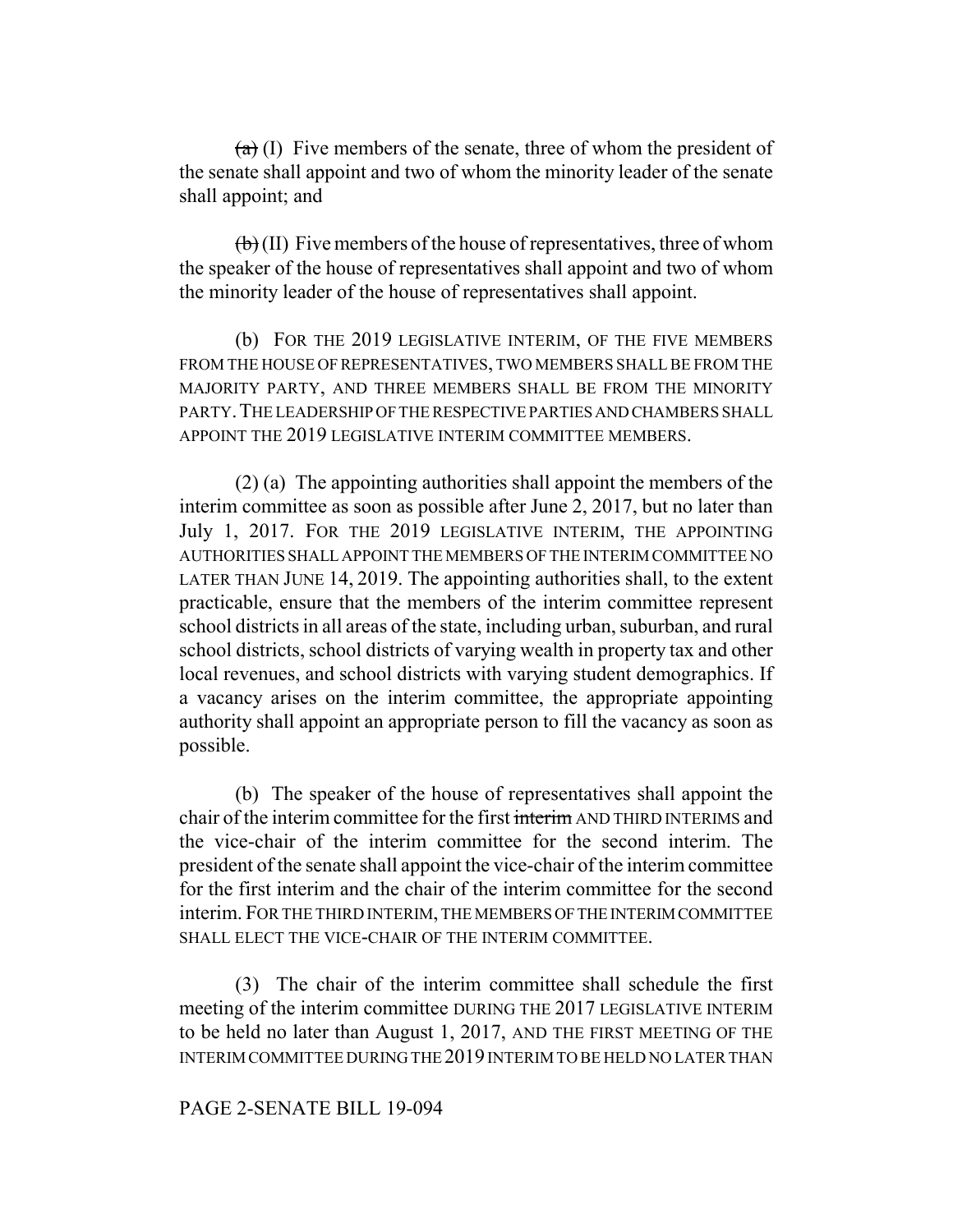JULY 1, 2019. The interim committee may meet up to five times during each interim.

(4) The chair and vice-chair of the interim committee may appoint subcommittees as necessary. to provide technical assistance to the interim committee. A subcommittee may include members of the interim committee and persons with technical expertise in school finance. Members of a subcommittee serve without compensation and without reimbursement for expenses.

(6) The interim committee may introduce up to a total of five bills, joint resolutions, and concurrent resolutions in each of the 2018, and 2019, AND 2020 legislative sessions. Bills that the interim committee introduces are exempt from the five-bill limitation specified in rule 24 (b) $(1)(A)$  of the joint rules of the senate and the house of representatives. Joint resolutions and concurrent resolutions that the interim committee introduces are exempt from the limitations set out in rule 26 (g) of the rules of the house of representatives and rule 30 (f) of the rules of the senate. The interim committee is exempt from the requirement specified in rule 24  $(b)(1)(D)$ and rule 24A (d)(8) of the joint rules of the senate and the house of representatives and in section 2-3-303 (1)(f), to report bills or other measures to the legislative council.

**SECTION 2.** In Colorado Revised Statutes, 2-2-1902, **amend** (1) introductory portion, (2), and (3) as follows:

**2-2-1902. School finance study - issues - hiring consultant.** (1) OVER THE COURSE OF THE THREE LEGISLATIVE INTERIMS, the interim committee shall, at a minimum, study the following issues:

(2) THE INTERIM COMMITTEE SHALL DETERMINE THE TIMING AND ORDER IN WHICH ISSUES DESCRIBED IN SUBSECTION (1) OF THIS SECTION ARE STUDIED. NOTWITHSTANDING THE PROVISIONS OF SUBSECTION (1) OF THIS SECTION TO THE CONTRARY, THE INTERIM COMMITTEE NEED NOT STUDY OR CONSIDER AN ISSUE DESCRIBED IN SUBSECTION (1) OF THIS SECTION AFTER CONSIDERING INTERIM COMMITTEE TIME RESTRAINTS, POLICY DECISIONS, OR AVAILABLE APPROPRIATIONS. Based on the study of issues described in subsection (1) of this section, the interim committee shall make legislative recommendations to the general assembly addressing how to most accurately meet the educational needs of individual students through the

PAGE 3-SENATE BILL 19-094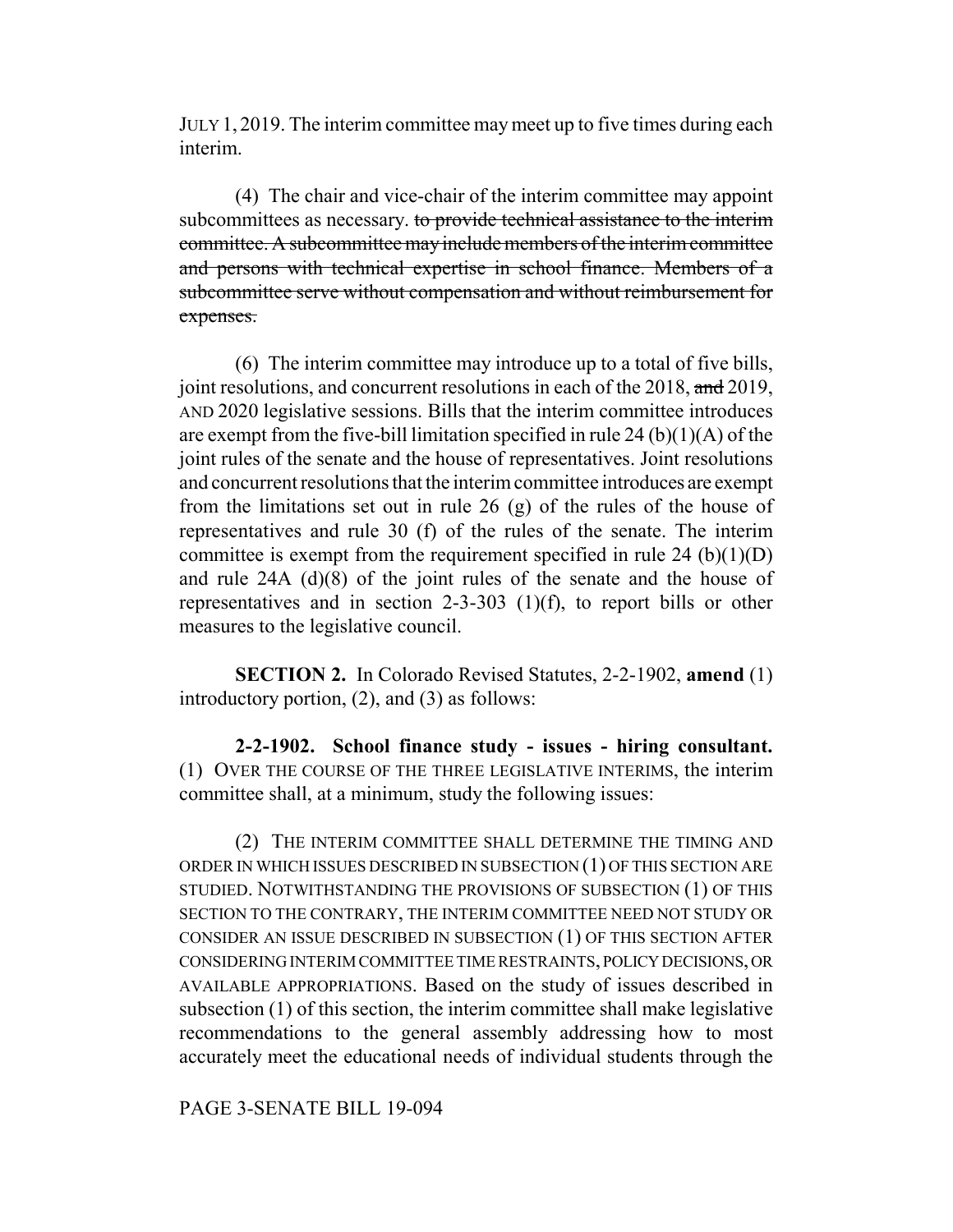funding of education in Colorado.

(3) Subject to available appropriations, the interim committee shall issue a request for proposals MAY ENTER INTO A CONTRACT OR CONTRACTS for a private entity OR ENTITIES to assist in gathering information and analyzing the issues specified in subsection  $(1)$  of this section The interim committee shall enter into a contract with the private entity by September 1, 2017. The interim committee shall not contract with a private entity that has ever previously contracted with the state of Colorado, or an agency or political subdivision thereof, for a study or analysis of school finance in Colorado OR TO FACILITATE THE WORK OF THE INTERIM COMMITTEE.

**SECTION 3.** In Colorado Revised Statutes, **amend** 2-2-1903 as follows:

**2-2-1903. Repeal of part.** This part 19 is repealed, effective July 1, 2019 2020.

**SECTION 4.** In Colorado Revised Statutes, 22-54-114, **amend**  $(4)(d)$  as follows:

**22-54-114. State public school fund - repeal.** (4) (d) For the 2017-18, and 2018-19, AND 2019-20 budget years, the general assembly may appropriate money from the state public school fund to the legislative department for the costs incurred by the legislative interim committee on school finance as provided in part 19 of article 2 of title 2.

**SECTION 5.** In Session Laws of Colorado 2018, section 1 of chapter 410, (HB 18-1293), **add** (1.5) as follows:

Section 1. **Appropriation.** (1.5) (a) ANY MONEY FROM CASH FUNDS RECEIVED PURSUANT TO SECTION 22-54-114 (4)(d), C.R.S., APPROPRIATED IN SUBSECTION (1)(d)(I) OF THIS SECTION, NOT EXPENDED PRIOR TO JULY 1, 2019, IS FURTHER APPROPRIATED TO LEGISLATIVE COUNCIL FOR THE 2019-20 STATE FISCAL YEAR.

(b) ANY MONEY FROM CASH FUNDS RECEIVED PURSUANT TO SECTION 22-54-114 (4)(d), C.R.S., APPROPRIATED IN SUBSECTION  $(1)(e)(I)$  OF THIS SECTION, NOT EXPENDED PRIOR TO JULY 1, 2019, IS FURTHER APPROPRIATED TO LEGISLATIVE COUNCIL FOR THE 2019-20 STATE FISCAL YEAR.

PAGE 4-SENATE BILL 19-094